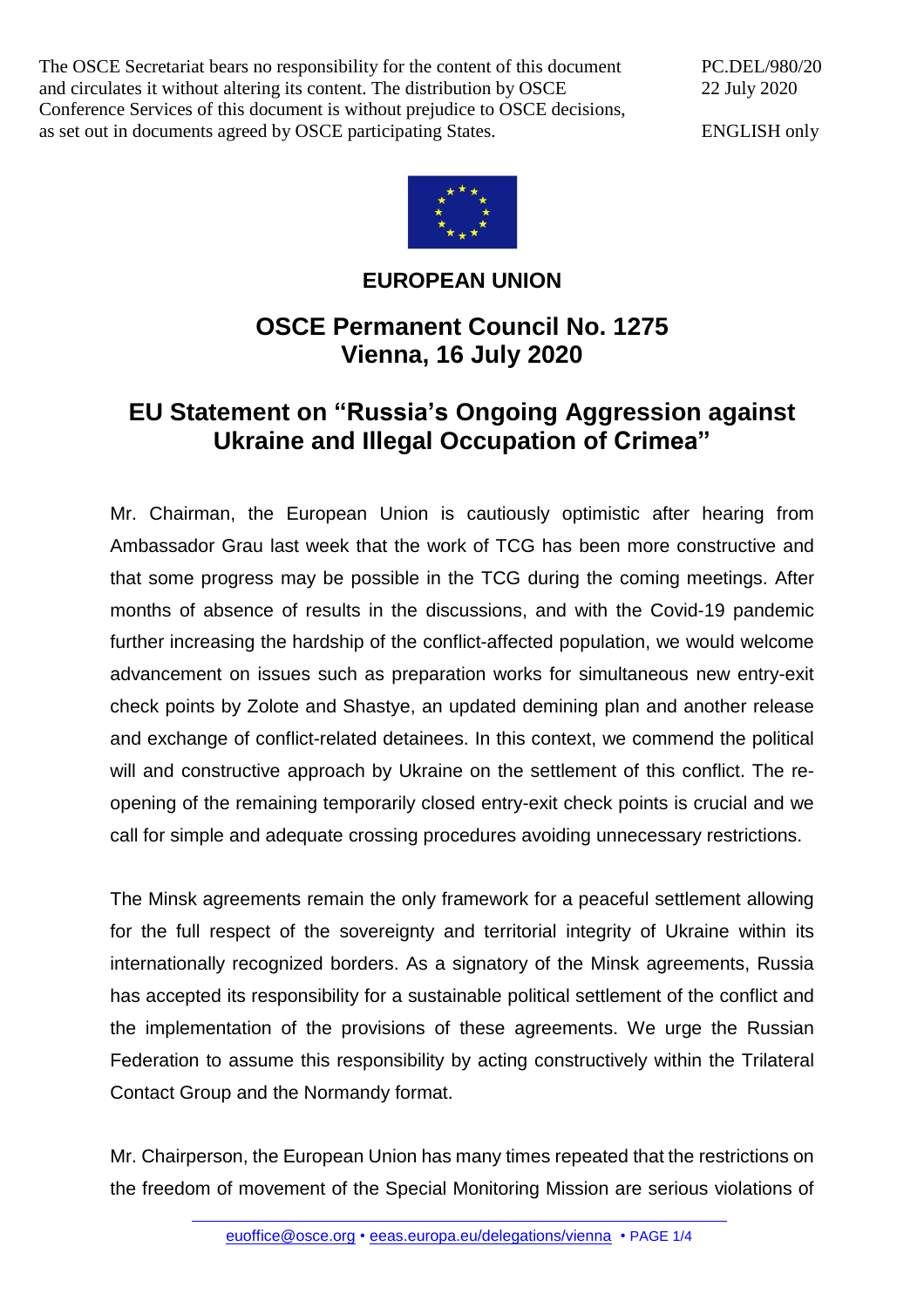its mandate and are absolutely unacceptable. As we heard from the SMM Chief Monitor last week, the undue restrictions faced by the SMM when attempting to cross the contact line make it increasingly difficult for the mission to sustain its operations in the non-government controlled areas and between the non-government controlled areas of Donetsk and Luhansk. The EU will remain firm in its call on the Russian Federation to use its considerable influence over the armed formations it backs in order to make sure that no undue restrictions are placed on the SMM.

As Ambassador Cevik reminded us about last week, three SMM cameras were destroyed in June and numerous SMM UAV's have been lost due to small arms fire or signal interference. This is absolutely unacceptable. Those responsible for any wilful damage, destruction or loss of SMM UAVs and other technical observation assets should be held accountable, both politically and financially. We recall that ensuring the safety and security of Mission staff and assets is the responsibility of all participating States. We also note with concern that on the night of 10-11 July, an SMM long-range UAV spotted three vehicles and a military-type truck heading south-west on an unpaved road near Manych.

The EU regrets that this conflict that has taken more than 13.000 lives continues to be fatal. We regret the escalation of violence in recent days and deeply deplore the killing and wounding of soldiers. We are deeply concerned about the reports of the fatal attack on 13 July against Ukrainian military medics who, according to the reports, were trying to evacuate killed and wounded Ukrainian servicemen We reiterate our call for restraint, also in order to allow for the medical evacuation of wounded and killed servicemen and urge the sides to redouble their efforts in finding a peaceful political settlement at the earliest possible date.

The EU remains deeply concerned about the dire situation regarding human rights and fundamental freedoms in Crimea since the illegal annexation by Russia, as was lately reported in the UN SG report presented to the 44th session of UN Human Rights Council. We regret that the military court on the city of Vlasikha recently rejected the appeal of six Crimean Tatars, who were sentenced to prison for alleged terrorist activities in November 2019. In addition, on 7 July, seven individuals, mostly Crimean Tatars, were arrested in the Crimean peninsula for their alleged political affiliation. We regret politically motivated persecution and detention of Ukrainian citizens in Crimea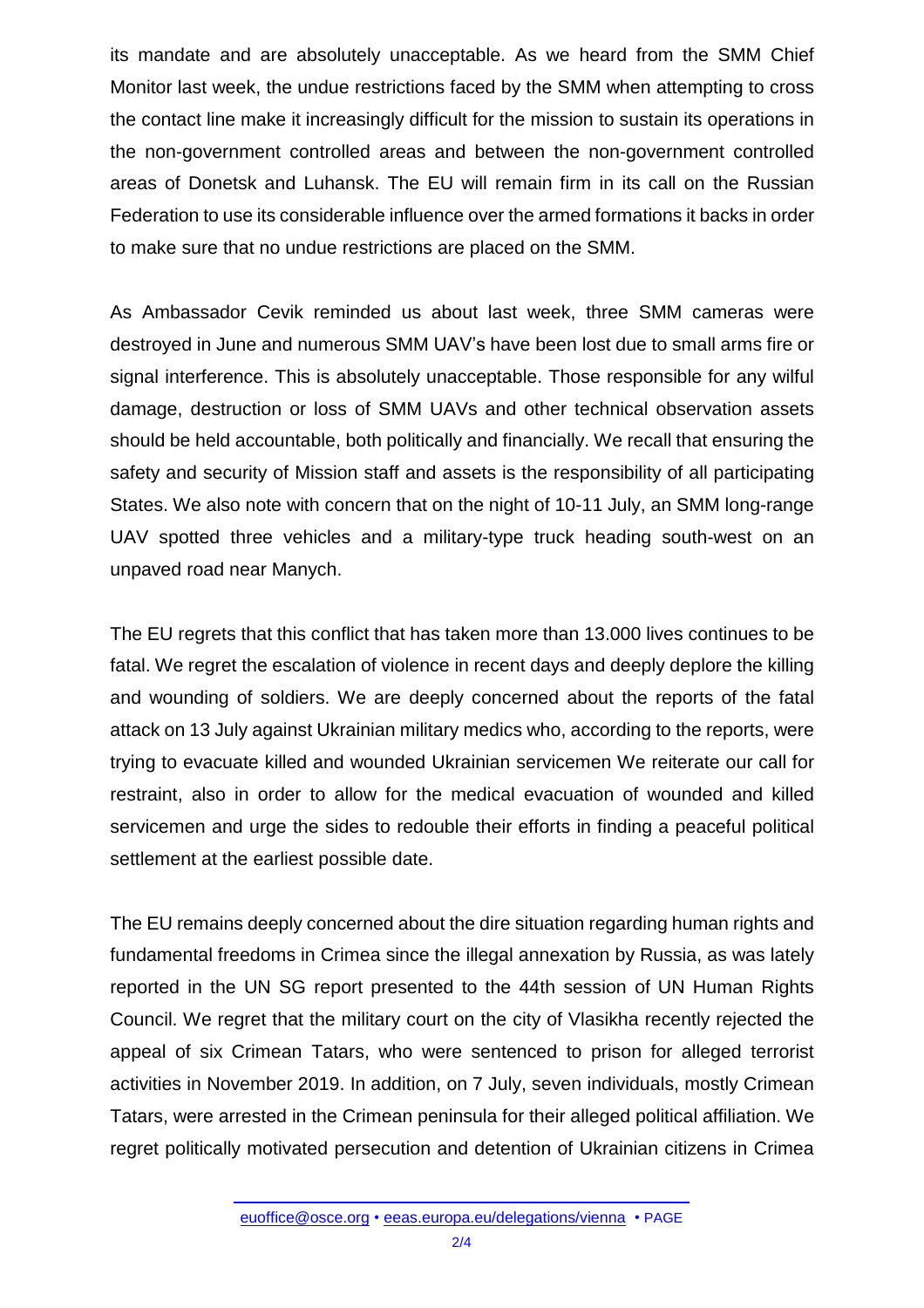and the city of Sevastopol and we do not recognise the enforcement of Russian legislation in Ukrainian territory. We expect all illegally detained Ukrainian citizens to be released without delay. We urge Russia to end the pressure on the Crimean Tatar community. International human rights standards must be guaranteed in the peninsula. Full, free and unrestricted access for international human rights actors to the whole territory of Ukraine, including Crimea and Sevastopol, continues to be paramount.

We are also concerned about the attempts to impose Russian laws and regulations upon the Ukrainian population in the illegally annexed Autonomous Republic of Crimea and the city of Sevastopol and in the non-government controlled areas of Donbas. The simplified and selective procedure for Ukrainian citizens of certain areas of eastern Ukraine and Crimea to obtain a Russian passport is one example. The participation of these Ukrainian citizens with Russian passports distributed through such a procedure in the voting procedures on the amendments to the constitution of the Russian Federation is a blatant violation of international law and disregard of the spirit of the Minsk agreements. The new "legislation" in certain areas of Donetsk and Luhansk areas that are currently not under control by Ukrainian government stating that Russian is the only state language is also deeply concerning.

The EU remains firm in its call on all sides to swiftly and fully implement the Minsk agreements and honour their commitments in full in order to achieve a sustainable political solution to the conflict in line with OSCE principles and commitments. We call on Russia to fully assume its responsibility in this regard and to use its considerable influence over the armed formations it backs to meet the Minsk commitments in full. Respect for these principles and commitments must be restored. We again call on Russia to immediately stop fuelling the conflict by providing financial and military support to the armed formations, and we remain deeply concerned about the presence of Russian military equipment and personnel in areas held by Russia-backed armed formations. The duration of the European Union's economic sanctions against Russia is linked to the complete implementation of the Minsk agreements.

The EU recalls its unwavering support to the sovereignty, territorial integrity, unity and independence of Ukraine within its internationally recognised borders, and calls upon Russia to do likewise. We urge Russia to uphold these fundamental principles that it has itself invoked many times and to contribute, by acts and public pronouncements,